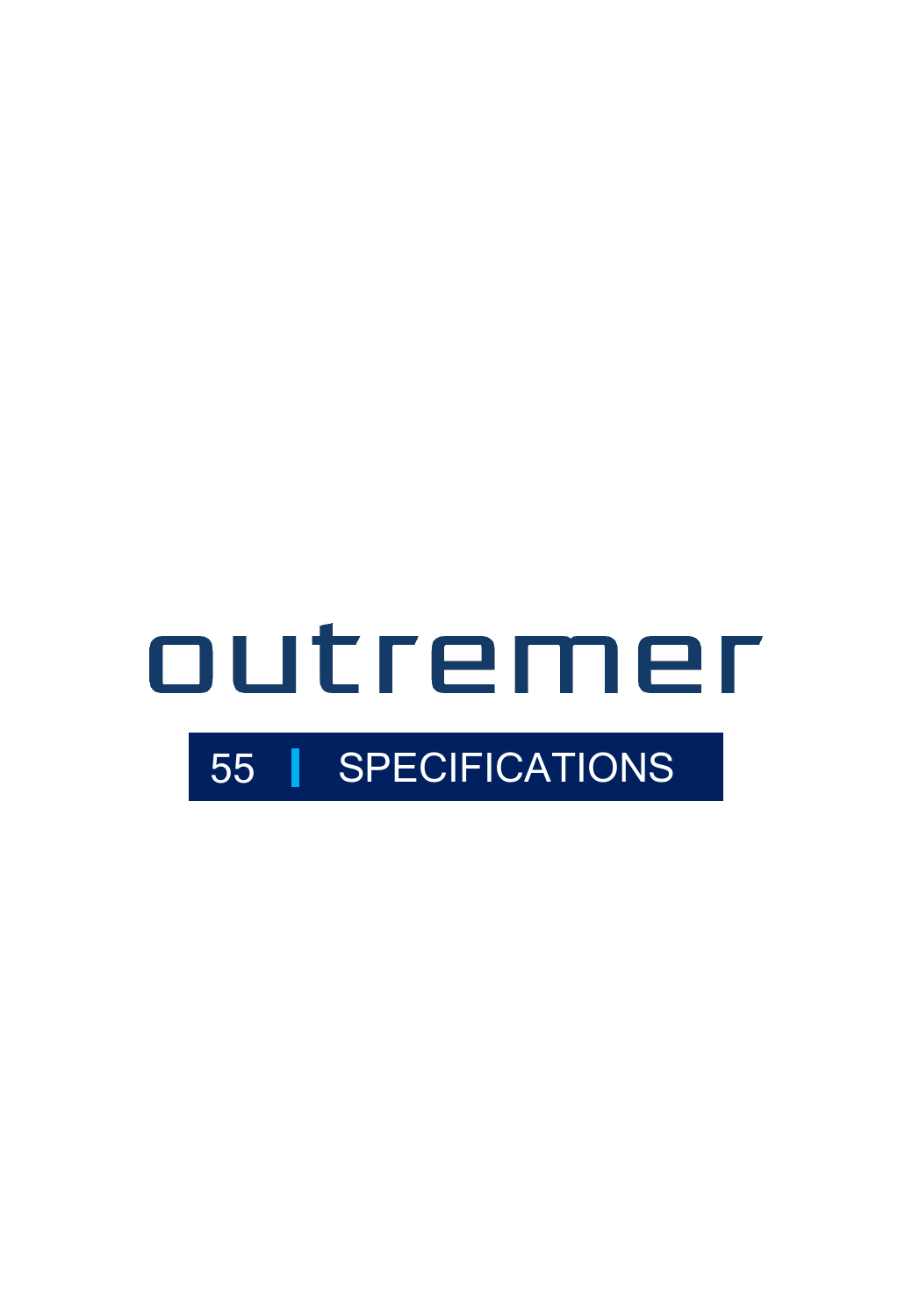

Visuals not contractual

# 55 | SPECIFICATIONS

**Architects** Design consultant Interior design Length **Beam Draught** Air draught (without antenna) **Displacement** Sail plan **Mainsail** Genoa Selftacking jib **Gennaker Spinnaker** CE approval Engines

VPLP Patrick Le Quément Darnet Design 16.73 m / 54,9 ft 8.30 m / 27,2 ft 1.20/2.40 m/4,4/7,5 ft 24.6 m / 80,7 ft 13,4/18,5 t

104 m² 68 m² 48 m² 140 m² / 220 m² 8/26 people 2 x 60 hp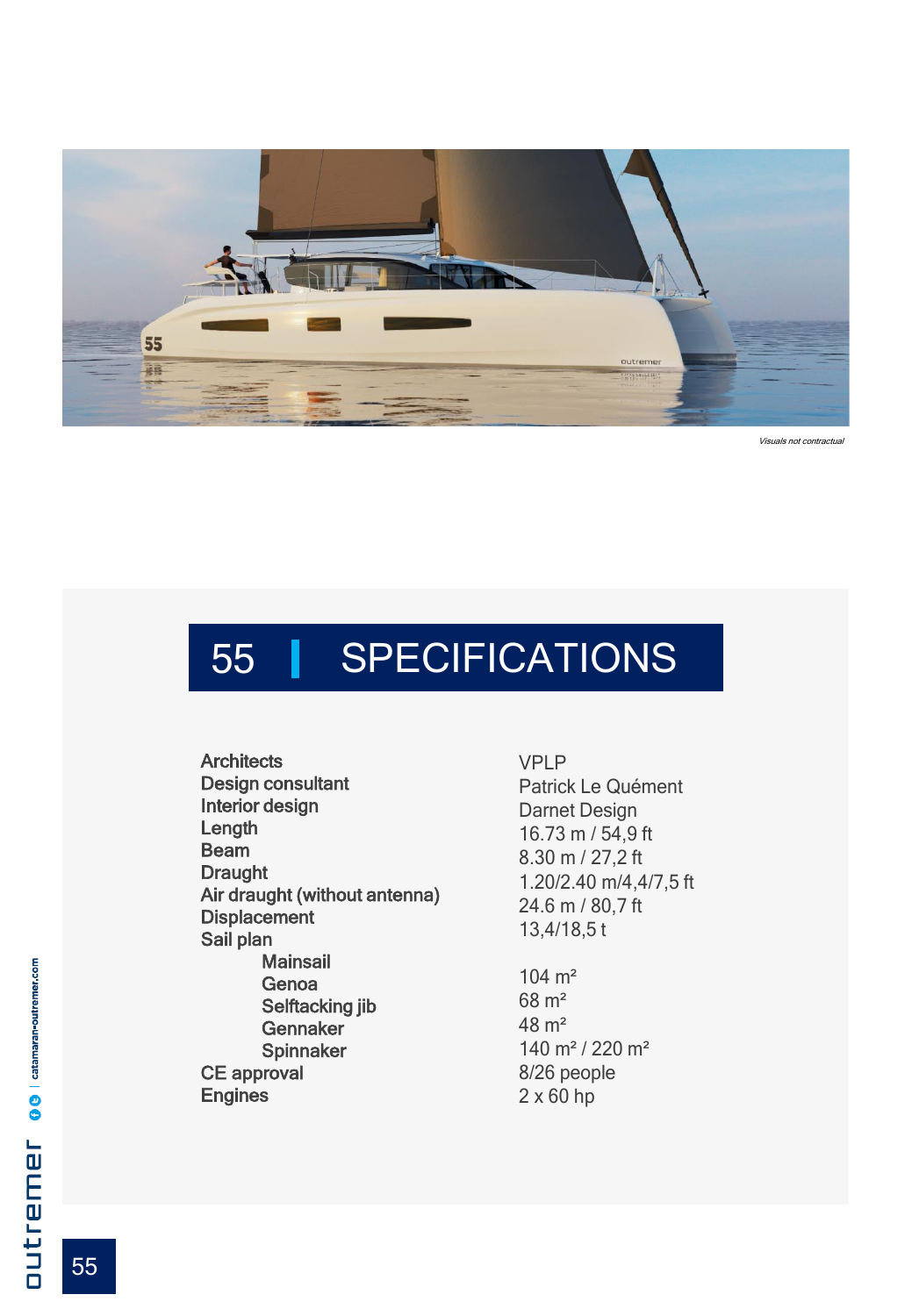

Visuals not contractual

# LAYOUT

## SALOON

Large opening aft sliding window doors L-shaped seating Foldable dinner table

- 
- 
- 2 extra storage setees, 2 heights Wide accessible storage lockers beneath the seating 2 vertical sliding hatches forward

1 opening hatch in the coachroof with integrated blackout blind and flyscreen Headroom: 2,05 m (6,7 ft)

## **GALLEY**

Stainless steel single sink Galley island worktop in corian 3-gas burner hob Fitted oven with grill Pressurized hot and cold fresh water 24V 190L water-cooled refrigerator, front opening with 2 drawers. 2 built-in bins Dedicated storage 1 opening hatch in the coachroof with integrated blackout blind and flyscreen Headroom: 2,05 m (6,7 ft)

## NAVIGATION STATION

Large chart table with an opening for a laptop computer Panel for navigation electronics Charging area for small electronics White/red reading light Nav chair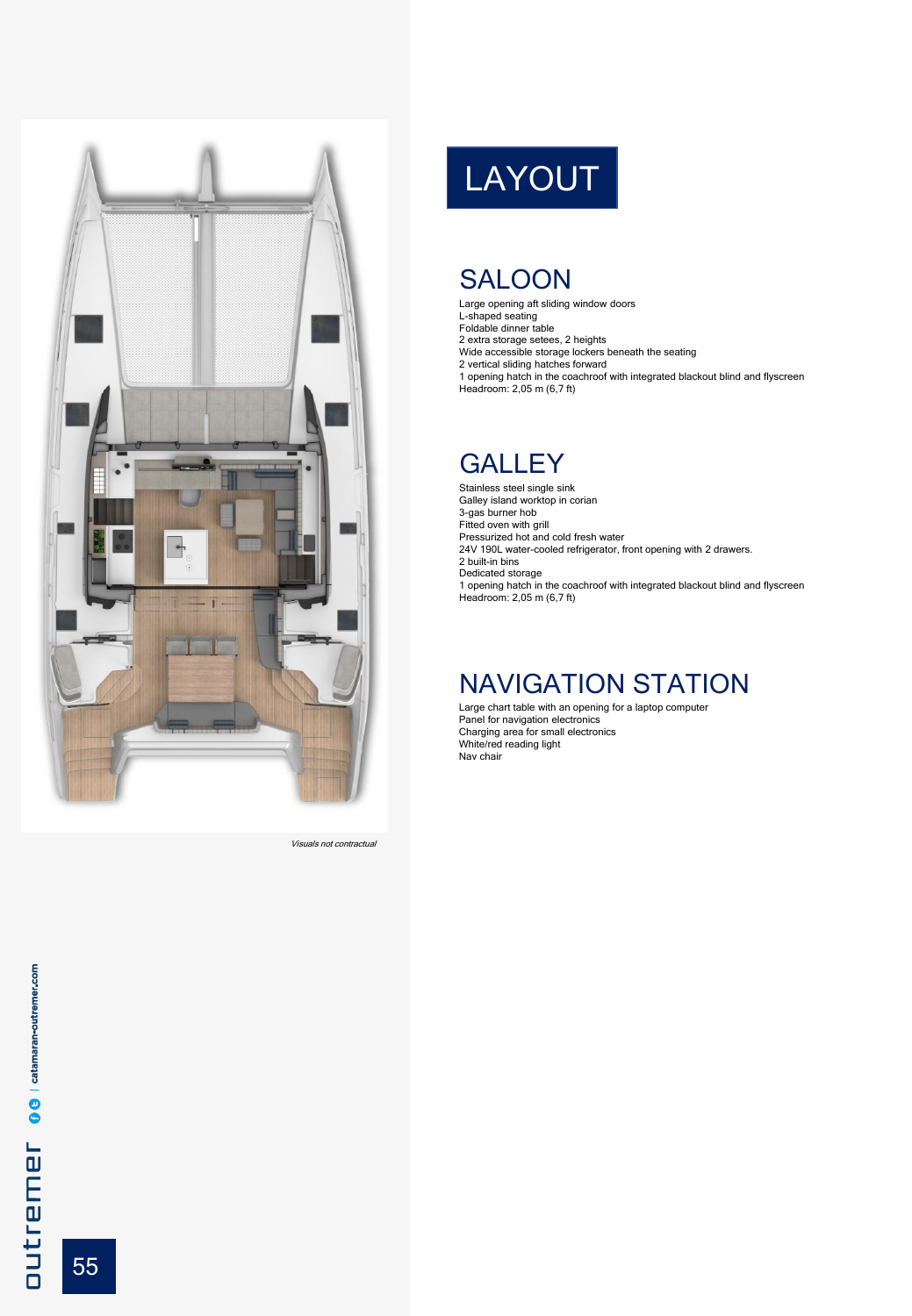

Visuals not contractual

# 3 CABIN VERSION

## PORTSIDE HULL

#### **COMPANIONWAY**

Fixed outboard hull portlight 2 opening deck hatches with integrated blackout blind and flyscreen

#### AFT CABIN

Longitudinal berth 200cm x 180cm (7,8 x 5,9 ft) with slatted base and HD mattress Large fixed outboard hull portlight Opening deck hatch with integrated blackout blind and flyscreen Portlight opening onto transom Wardrobe, storage below the berth 2 LED reading lights at the head of the berth

#### BATHROOM

Basin with mixer tap Manual seawater toilet Opening portlight inboard

#### SEPARATE SHOWER

Basin with mixer tap Shower

#### FORWARD CABIN (convertible in option)

Longitudinal berth 200cm x 150cm (6,5 x 5,9 ft) and HD mattress Large fixed outboard hull portlight Wardrobe, storage Opening deck hatch with integrated blackout blind and flyscreen 2 LED lights at the head of the bed

#### SAIL LOCKER

Rail to hang fenders and lines Opening deck hatch LED lighting Ladder

## STARBOARD HULL

#### **COMPANIONWAY**

Fixed outboard hull portlight Sliding door Wardrobe, storage and desk 1 opening deck hatch with integrated blackout blind and flyscreen

#### AFT CABIN

Longitudinal berth 200cm x 180cm (7,7 x 5,9 ft) with slatted base and HD mattress Large fixed outboard hull portlight Opening deck hatch with integrated blackout blind and flyscreen Portlight opening onto transom Wardrobe, storage under the bed 2 LED reading lights at the head of the berth

#### BATHROOM

Sink basin with mixer tap Manual sea toilet Separate shower Large fixed outboard hull portlight Opening hatch to the inboard hull side Opening deck hatch with integrated blackout blind and flyscreen

#### SAIL LOCKER

Rod to support fenders and ropes Opening deck hatch LED lighting Ladder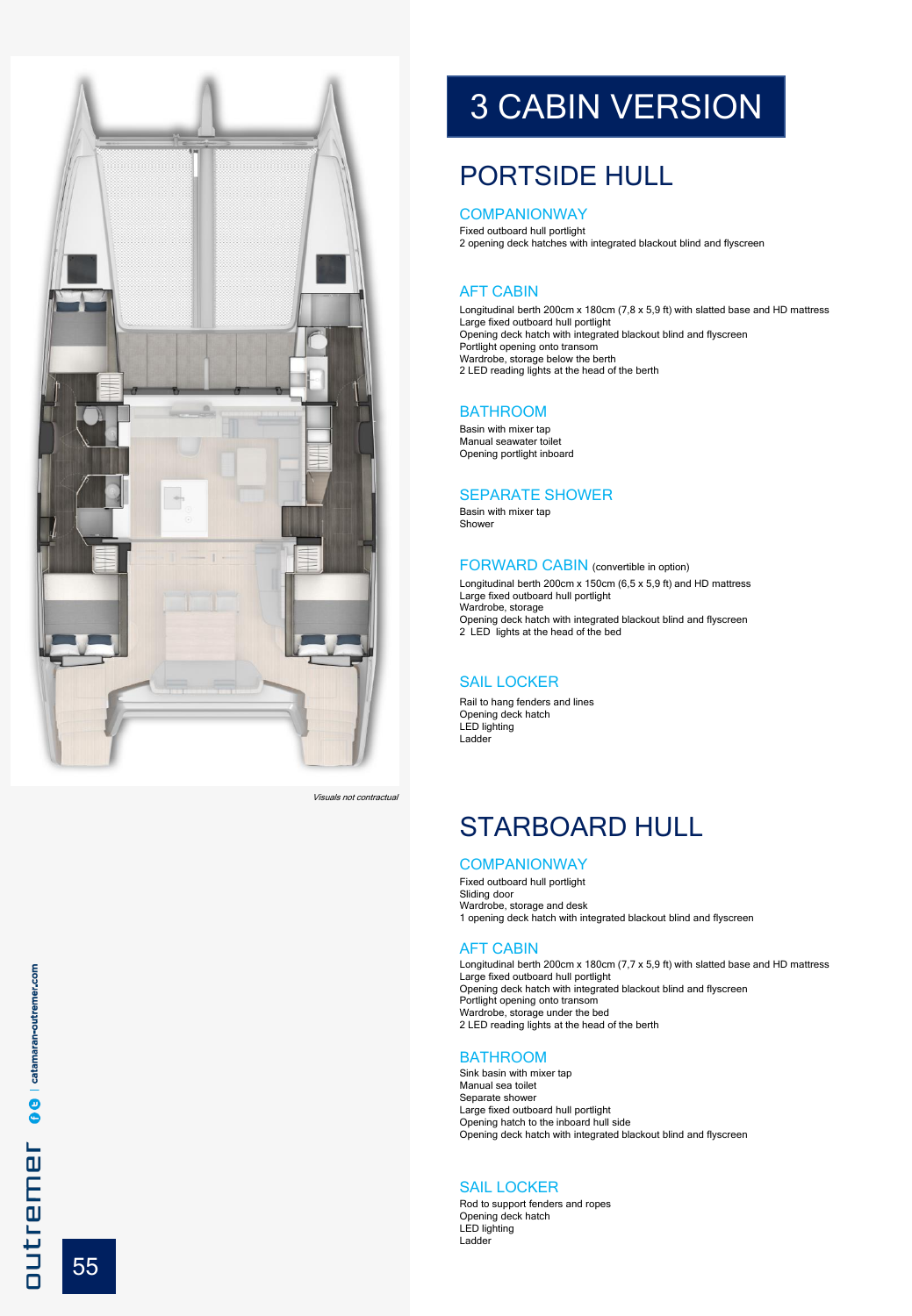

# 

## 4 CABIN VERSION

## STARBOARD HULL

#### **COMPANIONWAY**

Fixed outboard hull portlight Opening deck hatch with integrated blackout blind and flyscreen

#### AFT CABIN

Longitudinal berth 200cm x 180cm (7,8 x 5,9 ft) with slatted base and HD mattress Large fixed outboard hull portlight Opening deck hatch with integrated blackout blind and flyscreen Portlight opening onto transom Wardrobe, storage below berth 2 LED reading lights at the head of the berth

#### BATHROOM

Basin with mixer tap Manual seawater toilet Separate shower Opening portlight inboard

#### FORWARD CABIN

Longitudinal berth 200cm x 150cm (6,5 x 5,9 ft) and HD mattress Large fixed outboard hull portlight Wardrobe, storage under the bed Opening deck hatch with integrated blackout blind and flyscreen Opening hatch onto the inner hull 2 LED lights at the head of the bed

#### SAIL LOCKER

Rail to hang fenders and lines Opening deck hatch LED lightning Ladder

## PORTSIDE HULL

Identical to the 3 cabin version

55